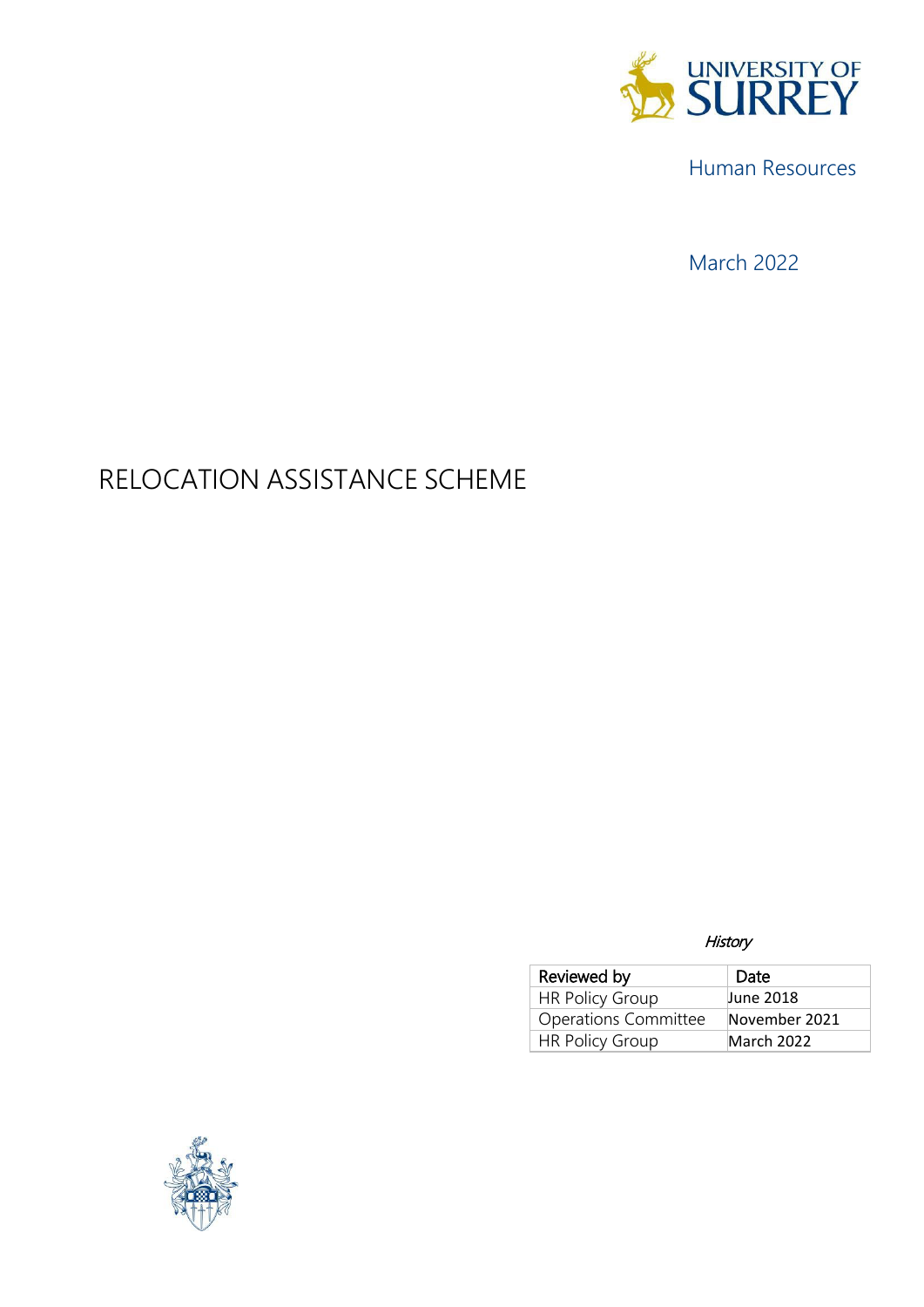## Contents

| 1.  |                                                                            |  |
|-----|----------------------------------------------------------------------------|--|
| 2.  |                                                                            |  |
| 3.  |                                                                            |  |
| 4.  |                                                                            |  |
| 5.  |                                                                            |  |
| 6.  |                                                                            |  |
| 7.  |                                                                            |  |
| 8.  |                                                                            |  |
| 9.  |                                                                            |  |
| 10. |                                                                            |  |
| 11. |                                                                            |  |
| 12. |                                                                            |  |
| 13. |                                                                            |  |
| 14. | ANNEX B - Repayment of relocation Assistance upon leaving the University13 |  |
| 15. | ANNEX C - Income Tax and National Insurance Contributions on Relocation    |  |
| 16. |                                                                            |  |
| 17. |                                                                            |  |

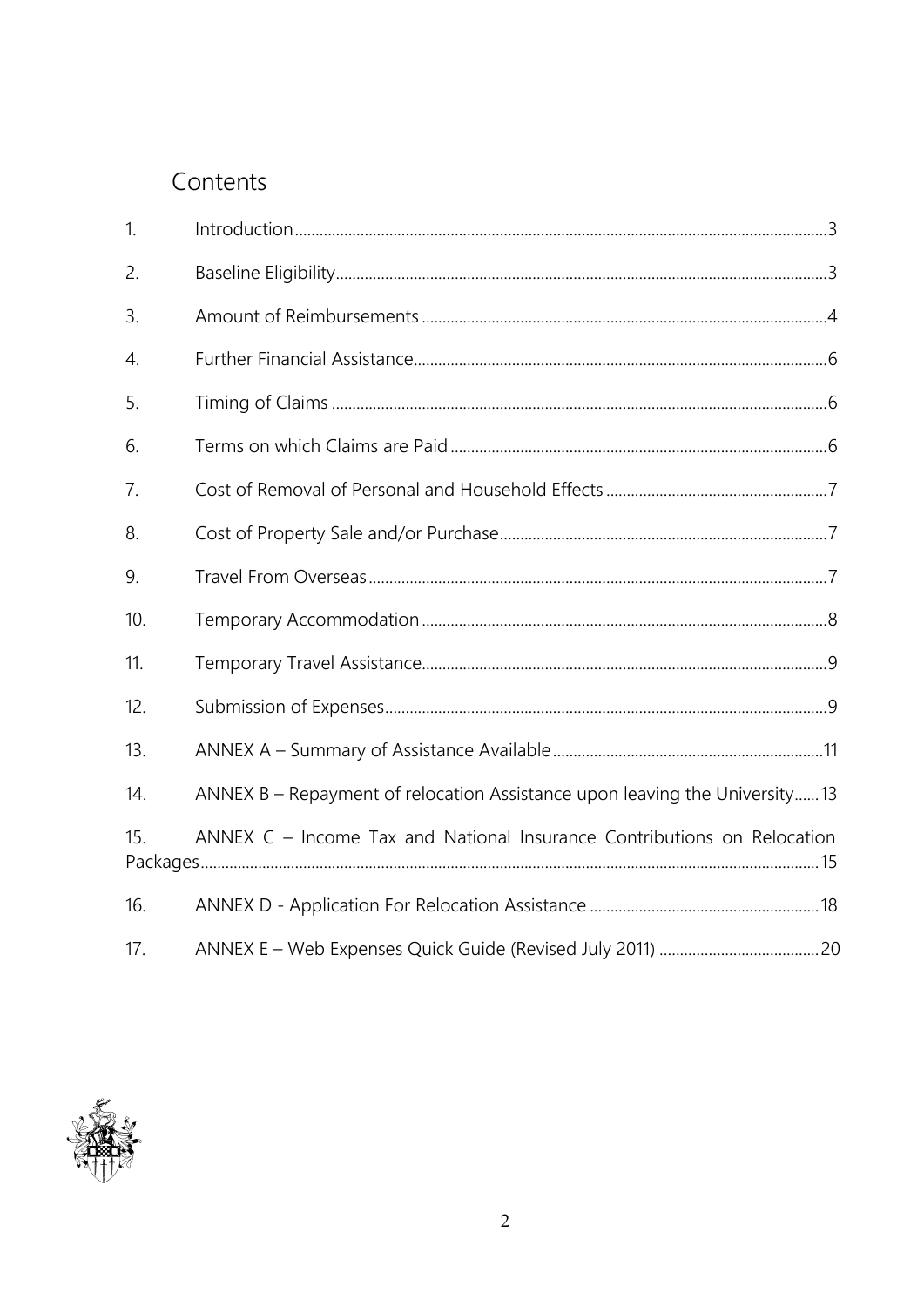## <span id="page-2-0"></span>1. INTRODUCTION

The University will contribute towards the cost of new employee's relocation to the Guildford area by reimbursing, within the limits and on the conditions set out below, five types of expenditure:

- The cost of the removal of personal and household effects,
- The cost of property sale and/or purchase, and
- Where relocating involves moving from outside the UK, the cost of one journey to the UK.
- The cost of temporary accommodation,
- The cost of commuting between an employee's old home and Surrey prior to relocating.

Please note that any of the assistance below may be liable for tax depending on the applicant's personal circumstances and HMRC regulations. Please seek advice from your tax office or from a financial advisor for further information.

This policy and procedure does not form part of any employee's contract of employment. It may be amended from time to time based on legislative changes and University discretion.

## <span id="page-2-1"></span>2. BASELINE ELIGIBILITY

A new employee may be eligible to claim reimbursement of relocation expenses, provided

- She/He is appointed at L4 or above.
- She/he is appointed to a post, based in Guildford, for a length of time that meets with the criteria outlined in Annex A;
- His/her place of abode immediately prior to employment with the University was over 40 miles from the University (as calculated using AA online route planner recommended route);
- She/he has moved within an acceptable 30 miles radius of the University in order to take up his or her post (as calculated using AA online route planner recommended route);  $1$
- The relocation costs are not being claimed from either the University or another employer by another member of the family or a cohabitant;
- She/he meets any additional criteria specified for each area of expense in the following document.
- No relocation costs are being paid by any third party, including funding bodies.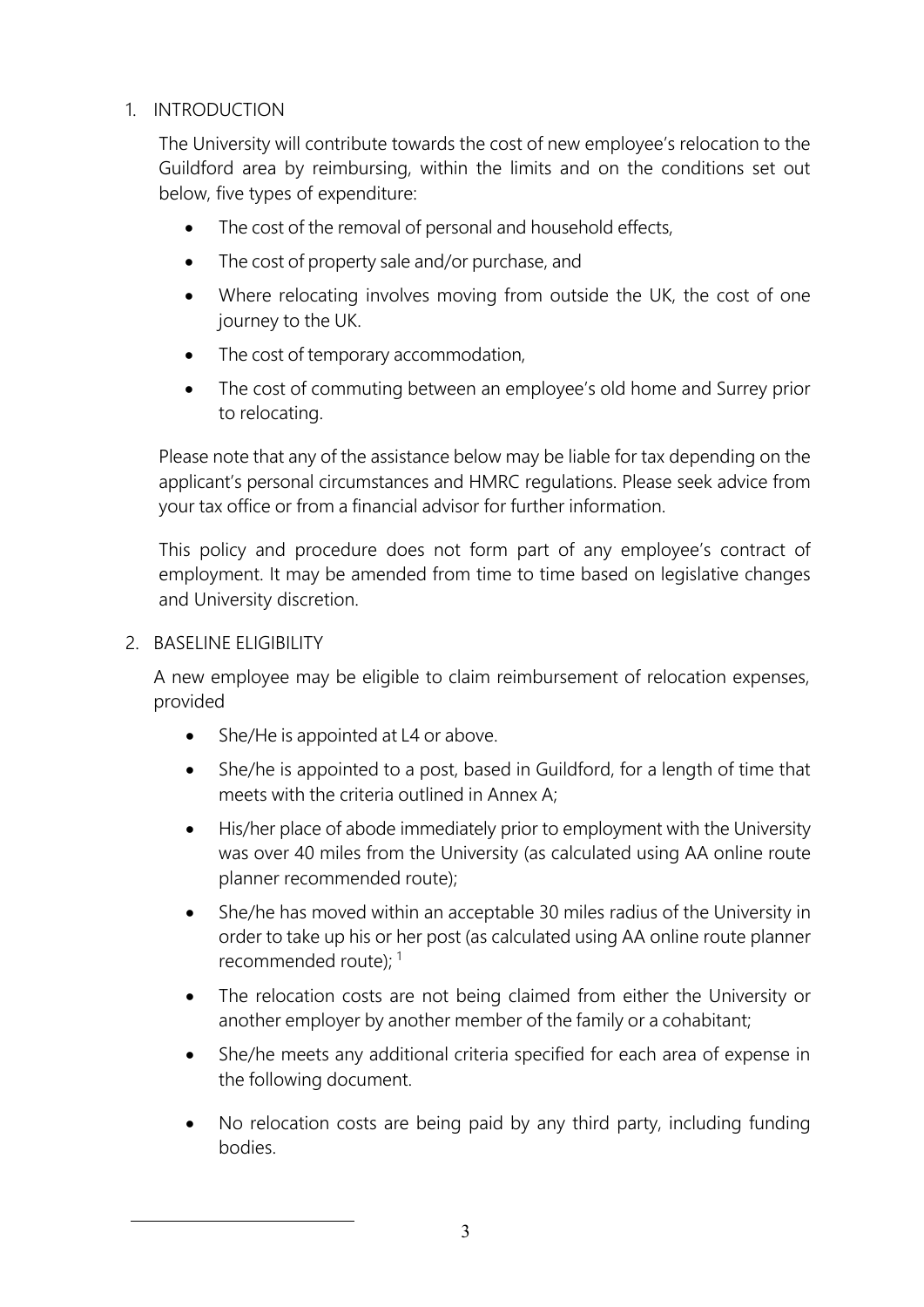*1 To be eligible for temporary accommodation, the intention to move into permanent accommodation (by giving a new final address which is different to the temporary accommodation address) must be demonstrated prior to a claim being made.*

Some types of relocation expenditure require additional eligibility criteria (usually relating to appointment length) and these are specified in each case (below). For ease of reference Annex A sets out a table showing appointment length criteria for each type of expenditure.

Please note that unless stated in one of the sections below, relocation expenses can only be claimed in relation to employee expenses and not members of their family.

#### <span id="page-3-0"></span>3. AMOUNT OF REIMBURSEMENTS

The maximum total amount of assistance payable under the relocation scheme is

- UK: Up to £8000\*
- Outside the UK: up to a maximum of £15,000\*

*\*Researchers (i.e. all posts within the Research only track): No cap on the allowance where this is charged directly back to the project cost centres. This is at the discretion of the hiring manager.*

This is intended to cover all aspects of relocation support described in this document.

Where a Researchers allowance is not capped all other terms within this policy will still apply.

Assistance with relocation will cover all reasonable costs incurred under Sections 7 - 11 up to this limit.

This assistance will exclude:

- Bridging loans;
- Costs related to renting out own property
- Mortgage payments ;
- Rental payments for previous accommodation;
- Mortgage redemption fees
- Purchase of a second property
- Selling costs relating to more than one property
- Storage fees;
- Removal costs from more than one property
- Removal of office contents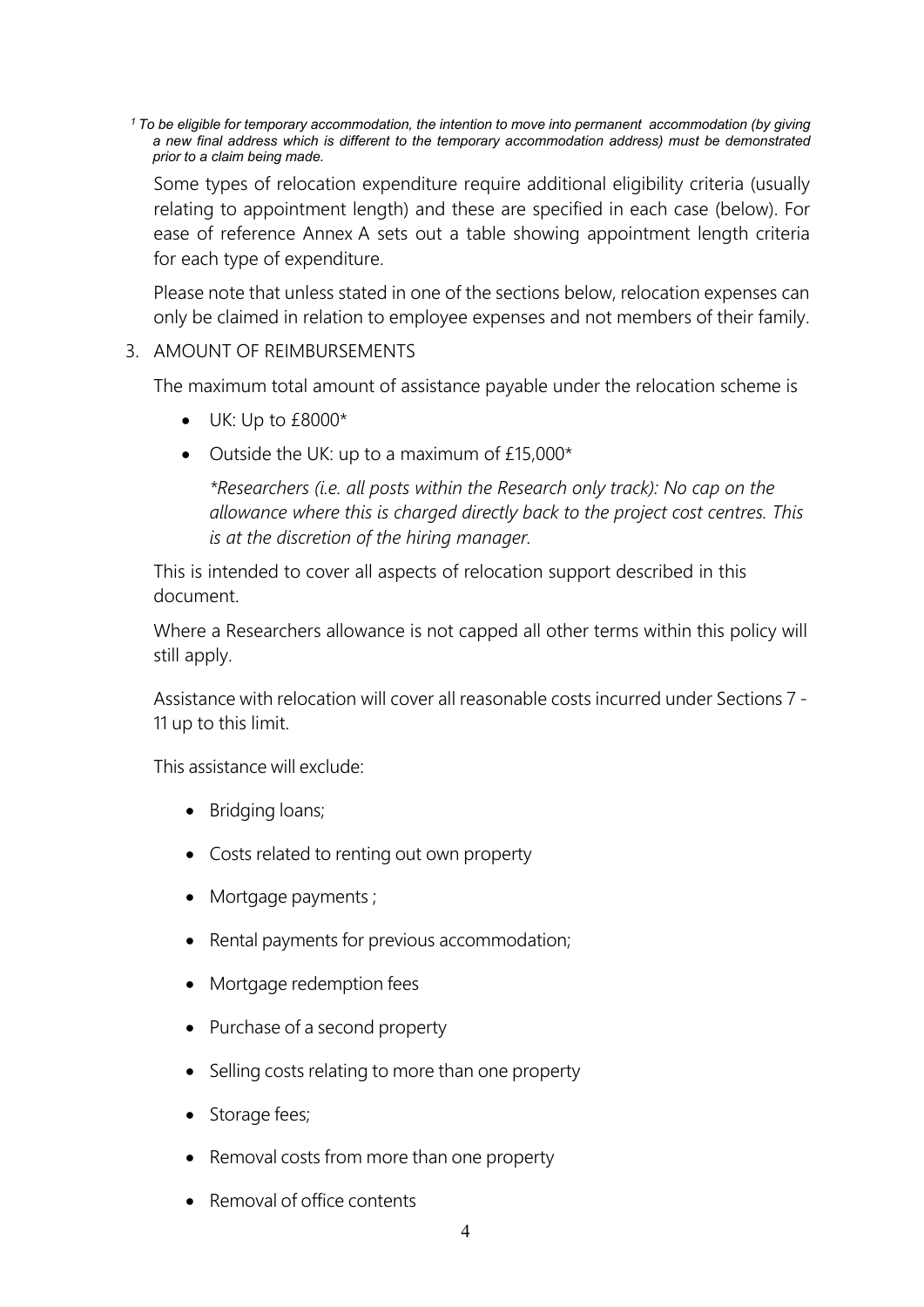- Fees/ costs associated with failed property sales/purchases
- Work permits and visas

Employees who relocate from a distance of 40 miles or more from the University may be eligible for tax exemption on the first  $£8,000<sup>2</sup>$  of their relocation costs. However, employees should be aware that any excess over £8,000<sup>3</sup> will be treated as a taxable benefit and as such the individual is liable for the tax that may arise under Inland Revenue regulations. Further information on tax liabilities on relocation allowances is included in Annex C.

The University reserves the right either not to accept a claim at all, or to agree to pay only part of it; for example, where there is a lack of evidence of the expenses incurred.

<span id="page-4-0"></span>*<sup>2</sup> This limit is subject to change. Please check current HMRC regulations.*

*<sup>3</sup> See note 2.*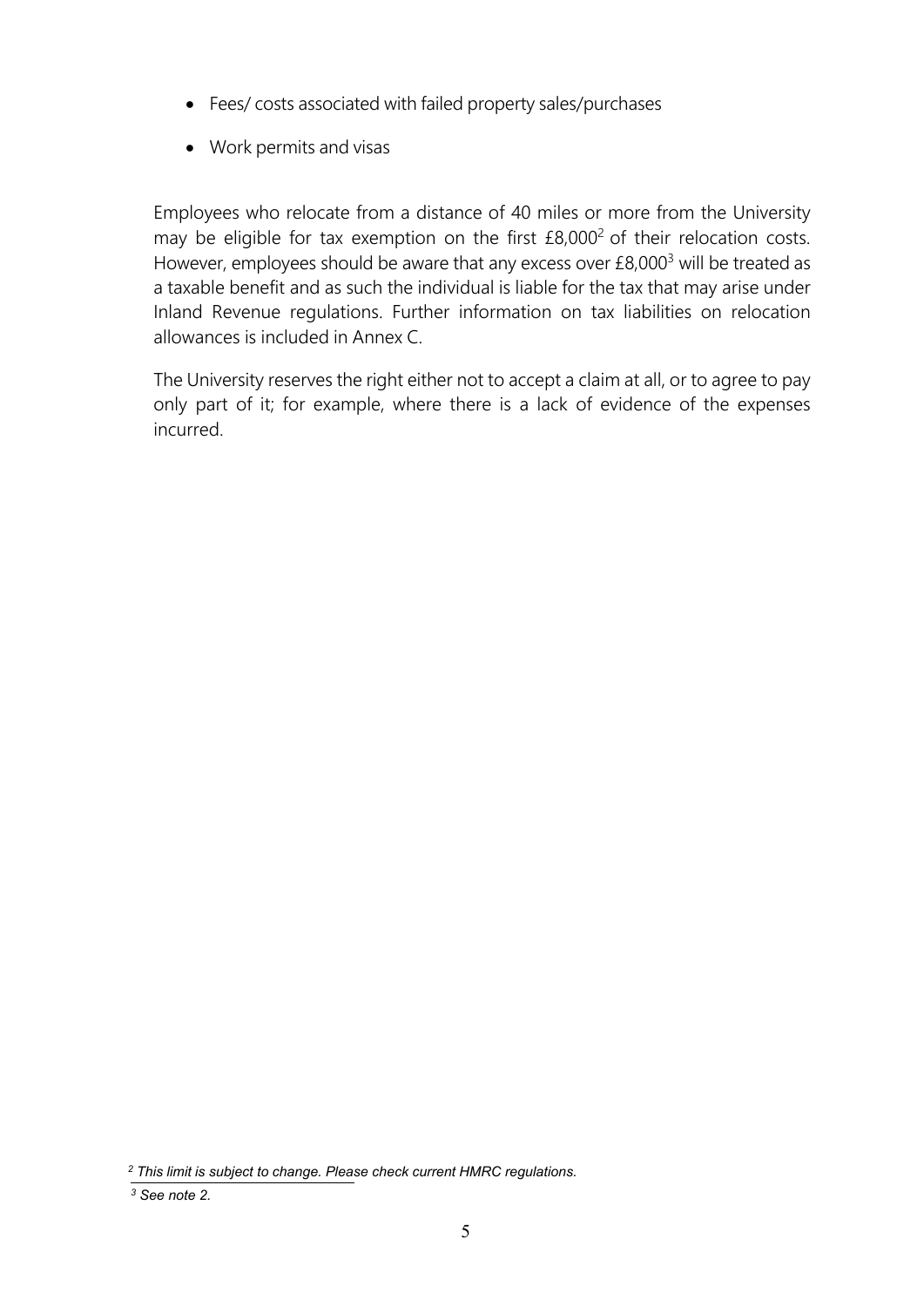## 4. FURTHER FINANCIAL ASSISTANCE

To be eligible to claim this assistance, claimants must meet the criteria in Section 2.

This assistance is in the form of an interest-free advance of up to 10% of the annual salary, which must then be repaid over a maximum 18 month period.

Claims must be submitted via the HR Department.

Claims will not be made in advance of an appointment.

<span id="page-5-0"></span>5. TIMING OF CLAIMS

Claims must be submitted within the appropriate time limits specified for each type of relocation expenditure.

Annex A shows the time limits for each type of expenditure in tabular form for ease of reference.

<span id="page-5-1"></span>6. TERMS ON WHICH CLAIMS ARE PAID

All claimants are required to sign a declaration (see annex D) that they agree to abide by the conditions set out in this policy before any relocation expenses can be claimed.

Where there are two members of the same family or cohabitants taking up employment with the University, only one person may claim under this relocation scheme. Similarly the University would not expect to meet a claim for relocation assistance if such expenditure is being supported by a partner's employer.

A claimant who leaves the University's employment within a certain period of time of receiving relocation assistance will be required to make a full or partial refund to the University according to the figures set out in Annex B. NB. With the exception of travel assistance and temporary accommodation, these figures are calculated on a timeframe based on the period between the date of leaving the University and the date when the relocation was paid by the University, not on the period between the date of starting and the date of leaving. For travel and accommodation claims, the figures are calculated on the number of months remaining, from the leaving date, until end of contract or 36 month point for permanent staff. See examples in Annex B.

Any outstanding salary advance at the date of resignation must be repaid in full.

An employee who has been paid relocation allowance and subsequently moves outside a 30 mile radius of the University during their employment will be liable to repay the allowance in accordance with Annex B.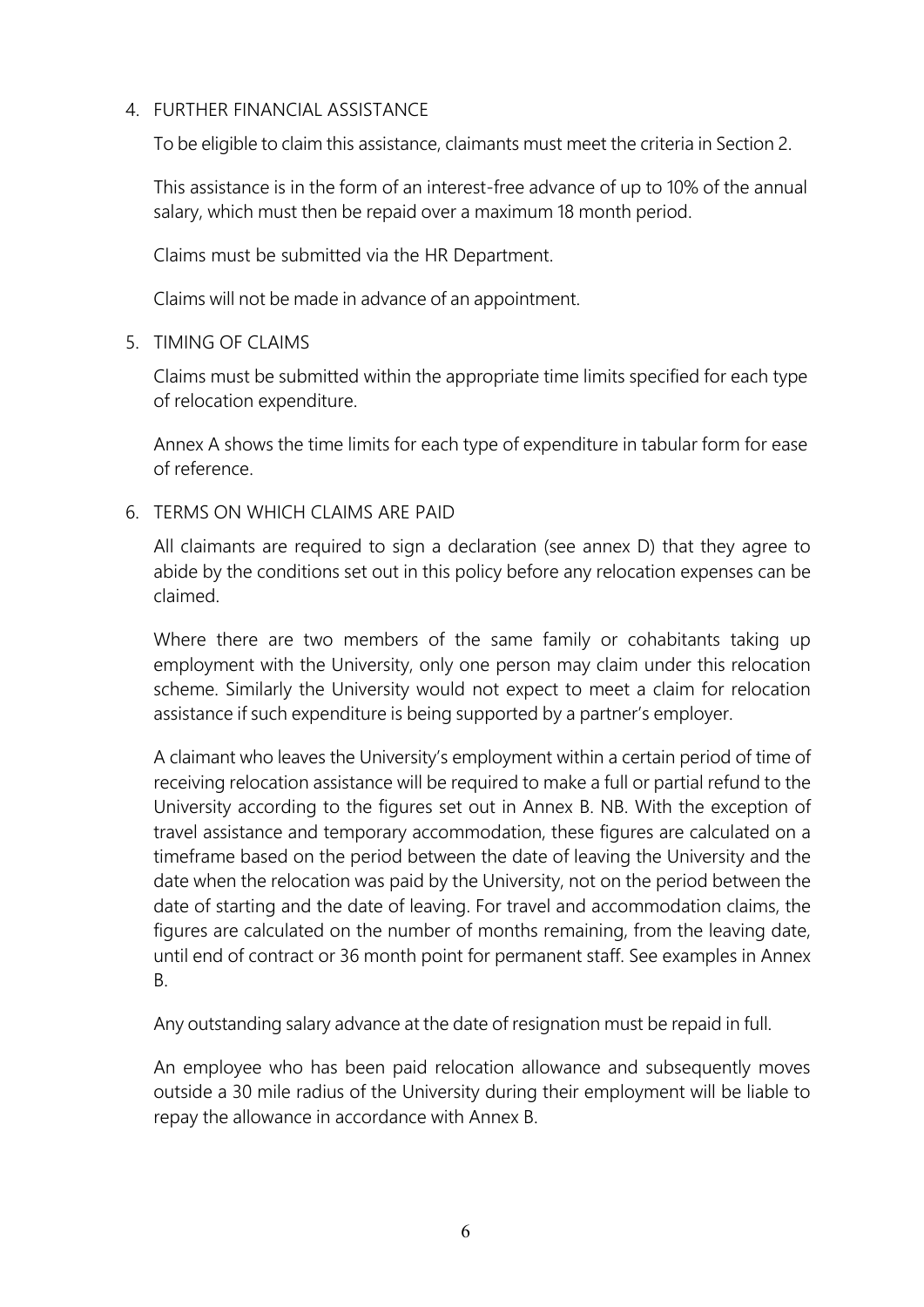## <span id="page-6-0"></span>7. COST OF REMOVAL OF PERSONAL AND HOUSEHOLD EFFECTS

This allowance covers both international and domestic removals from a distance of over 40 miles to within a 30 mile radius of the University.

To be eligible to claim these costs the claimant must meet the criteria in Section 2.

Claims from eligible employees should be submitted to the local HR Department at any time within the first 18 months of employment.

Claims must be supported by an original valid receipt. It is the responsibility of the claimant to ensure that they are getting a best value quote. The University retains the right to reject claims if they are considered to be unreasonable.

## <span id="page-6-1"></span>8. COST OF PROPERTY SALE AND/OR PURCHASE

To be eligible to claim these costs the claimant must meet the criteria in Section 2 and be appointed for 3 years or more.

Acceptable costs are estate agents', solicitors' and surveyors' fees, stamp duty, and one-off fees associated with mortgage arrangements (in relation to the property being bought or sold).

Claims must be submitted within the first 18 months of employment with the University to the local HR Department. Staff on temporary contracts are particularly advised to note the provisions of Section 6 (Terms on which claims arepaid) alongside this time limit.

Claims must be supported by original receipts.

Relocation Expenses relating to the costs of property sale and/or purchase will only be paid once the employee has moved and has provided their local HR with their new address and postcode and updated their address on People Soft via self service.

## <span id="page-6-2"></span>9. TRAVEL FROM OUTSIDE OF THE UK

In addition to the above services, employees relocating to Guildford from outside the UK may claim assistance with the cost of one economy journey (for the employee's immediate family only) to the UK from the country in which the employee was resident immediately prior to employment with the University. To be eligible to claim this cost the claimant must meet the criteria in Section 2 and the appointment must be for more than 2 years.

Claims for travel must be submitted, within the first month of employment, to the local HR Department.

Claims must be supported by original receipts.

Travel claims for relocations within the UK are not applicable.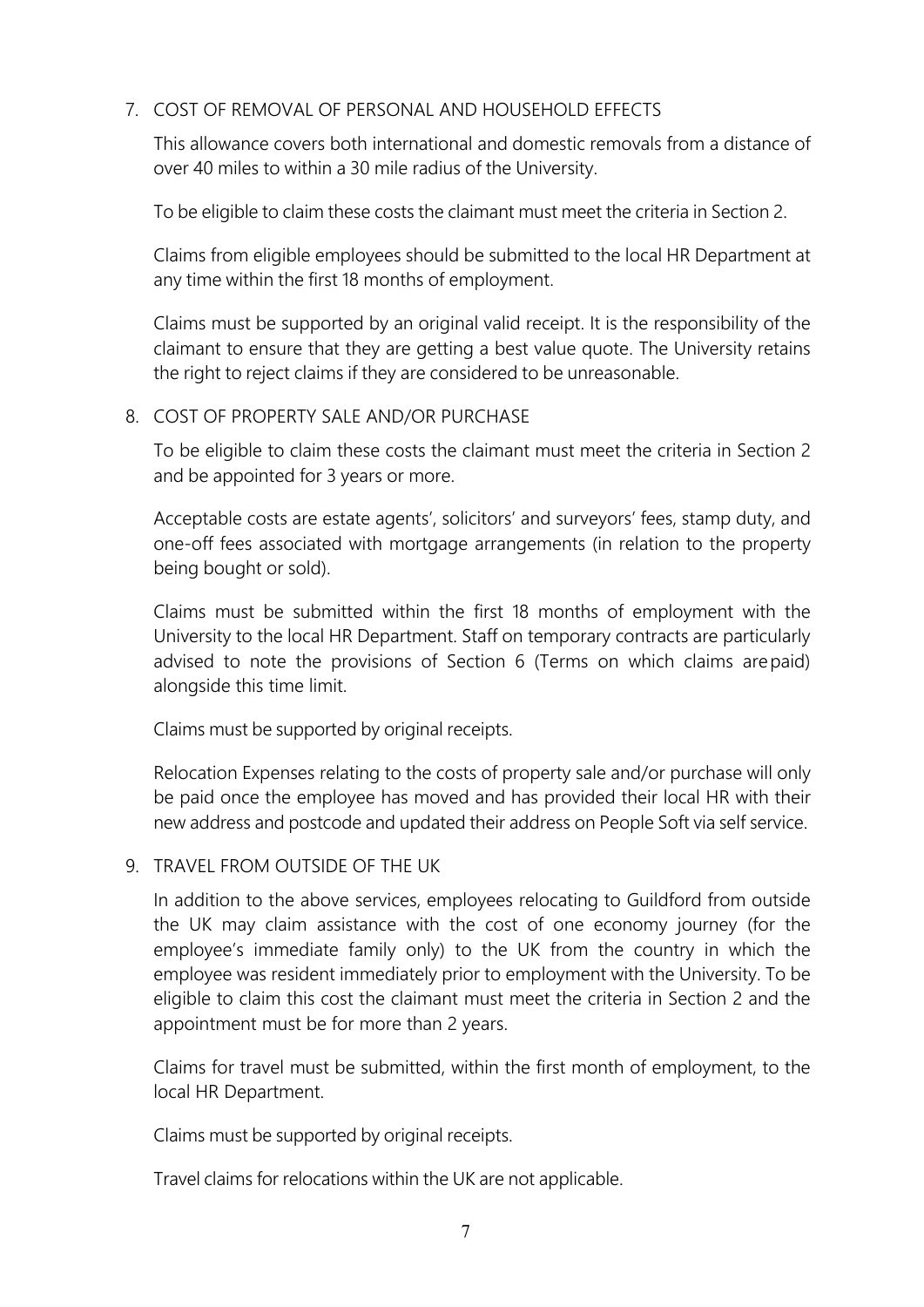#### <span id="page-7-0"></span>10. TEMPORARY ACCOMMODATION

The University has a very limited amount of temporary accommodation which is available for newly appointed staff. Further information can be obtained from the University's Accommodation Office.

The University provides financial assistance to eligible employees in relation to temporary accommodation costs. This assistance is in the form of a weekly allowance which is paid for a maximum of 26 weeks from the employment start date.

This allowance is only payable on accommodation within 30 miles radius of the University. To qualify, the accommodation must be temporary, with the employee demonstrating their intention to move into permanent accommodation to complete the relocation. The temporary accommodation cannot be occupied for a considerable period of time<sup>4</sup> as the employee's main residence.

To demonstrate the intention to move into permanent accommodation, the permanent or final address must be given before any temporary accommodation claim is made. This permanent address must be different to the temporary accommodation address.<sup>5</sup>

This allowance is payable up to a maximum of the weekly amount indicated below or the actual rent of the accommodation, whichever is the lower.

- Single staff **E40** per week
- Employee living with spouse/partner in temporary accommodation £60 per week
- Employee living with children in temporary accommodation E80 per week

Arrangement fees and any other fees associated with rental accommodation will not be paid in addition to this allowance.

Claims should be submitted in total, at the end of the 26 week period, or end of the period claimed if shorter, and once the employee can demonstrate their intention to move to their new permanent address within 30 miles of the University. Claims must be submitted within 18 months of commencing employment with the University and must be supported by original receipts and evidence of the temporary accommodation arrangements that were made and a clear statement of the number of weeks claimed.

*<sup>4</sup> The University interprets this as a maximum period of 6 months.*

*<sup>5</sup> To demonstrate a difference in address between the temporary and permanent accommodation, and therefore eligibility to claim temporary accommodation, the two addresses should have different postcodes.*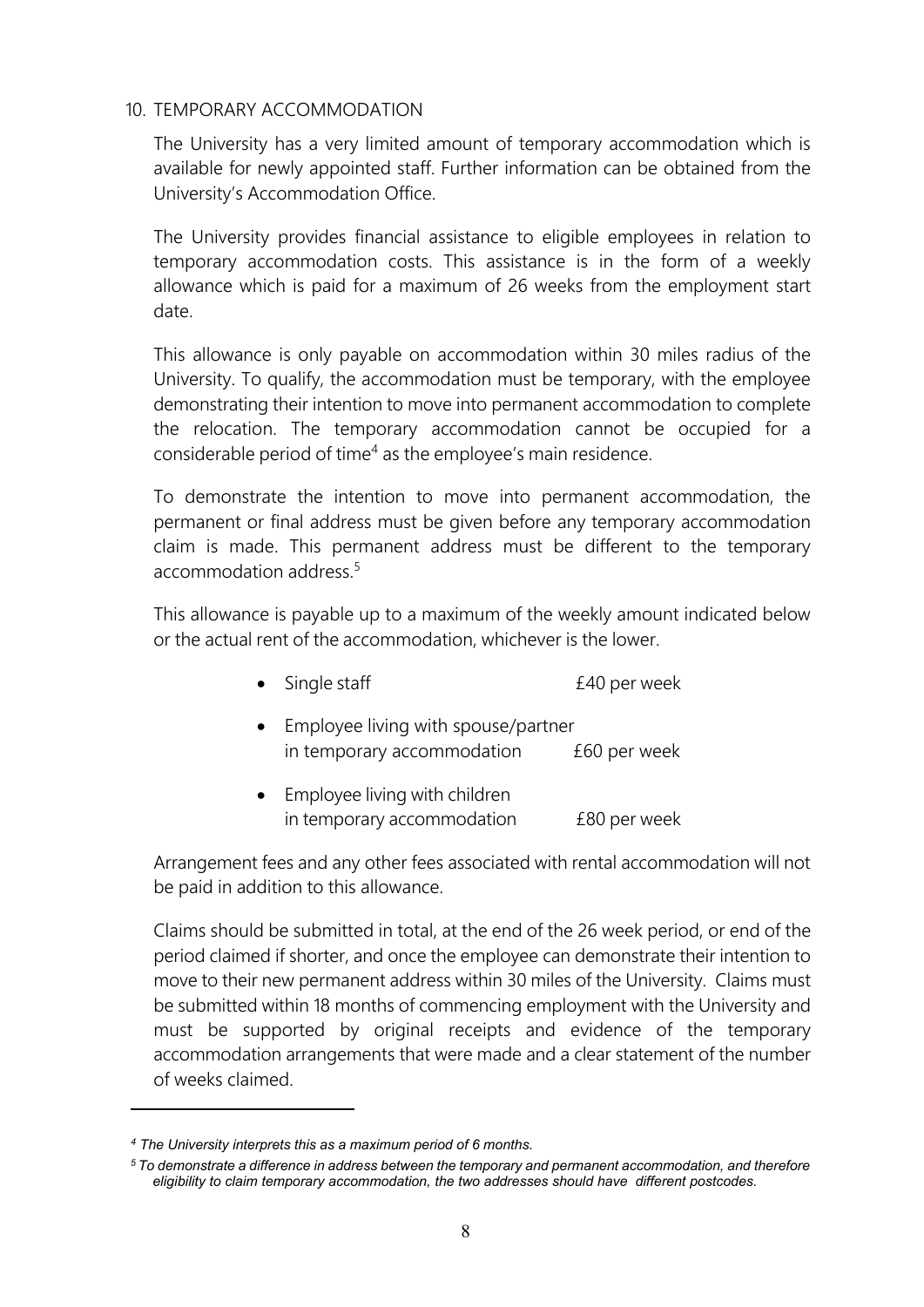#### <span id="page-8-0"></span>11. TEMPORARY TRAVEL ASSISTANCE

Travel Assistance is available in respect of employee's travel costs between an employee's old home (providing it is over 40 miles from the University) and the University during the first 26 weeks of employment up to a maximum of £40 per week.

Allowable expenses are:

- (i) bus fares;
- (ii) standard (NOT First Class) rail fares;
- (iii) Fuel Receipts;
- (iv) standard/economy/tourist air fares.

Temporary travel assistance will only be paid to employees who subsequently relocate to within 30 miles of the University during their contract and within 18 months of their start date.

Claims should be submitted in total, once the employee can demonstrate having moved to their new address within 30 miles of the University and must be submitted within 18 months of commencing employment with the University and must be supported by original receipts and a clear statement of the number of weeks claimed.

Temporary Travel Assistance and Temporary Accommodation can both be claimed but only up to a total of 26 weeks from the employment start date, and only one type of assistance can be claimed in any one week. The time limits for each type of claim still apply. The employee must make it clear when submitting the receipts to accompany the claim how many weeks they are claiming for in each case.

## <span id="page-8-1"></span>12. SUBMISSION OF EXPENSES

Before any relocation expenses can be claimed, the employee must complete Annex D and provide it to the HR Operations team, via [HROperations@surrey.ac.uk.](mailto:HROperations@surrey.ac.uk) HR will then complete their part of the form and copy it to Payroll and A/C payable. A/C payable will set the employeeup on Agresso with their Relocation Allowance limit which will then be drawn down as expenses are claimed.

An Employee can submit a claim on Agresso in accordance with the Web Expenses Guide in Annex E. Annex E also shows the expenses codes that you can use for relocation. The printed claim and attached receipts must then be passed to your local HR for authorisation.

Where a claim would take you over your maximum limit for relocation you can only claim that part corresponding to the relocation allowance you have remaining.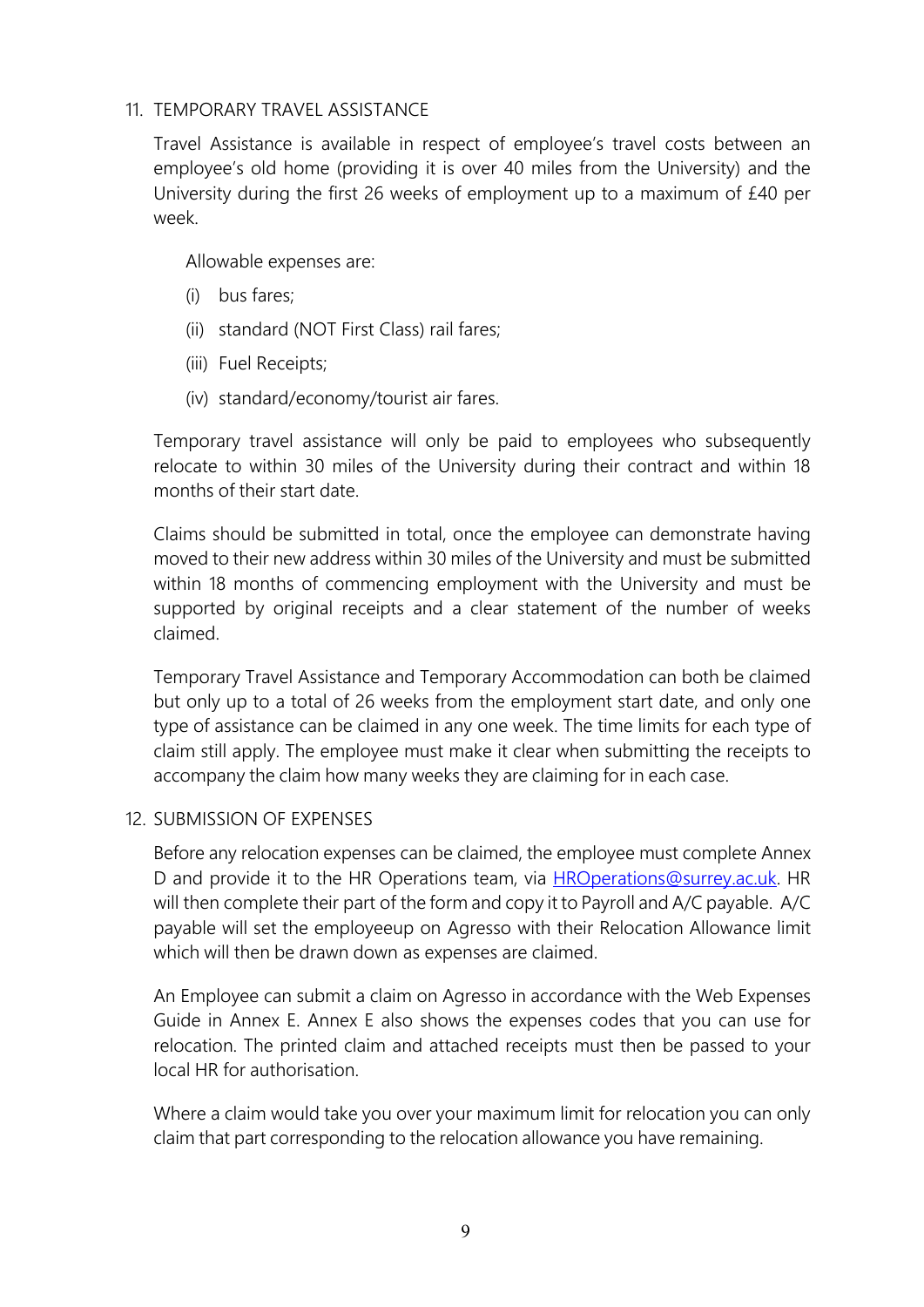When submitting claims please take note of the time limits laid out in Annex A as no claims will be authorised unless they comply with these.

Before some claims can be made you will have to have moved to your final (or 'permanent') address. At this point you will need to provide HR with your final address and postcode so that they can update the form at Annex D. You must also update People Soft via self service with your new address before the relevant relocation expenses can be paid.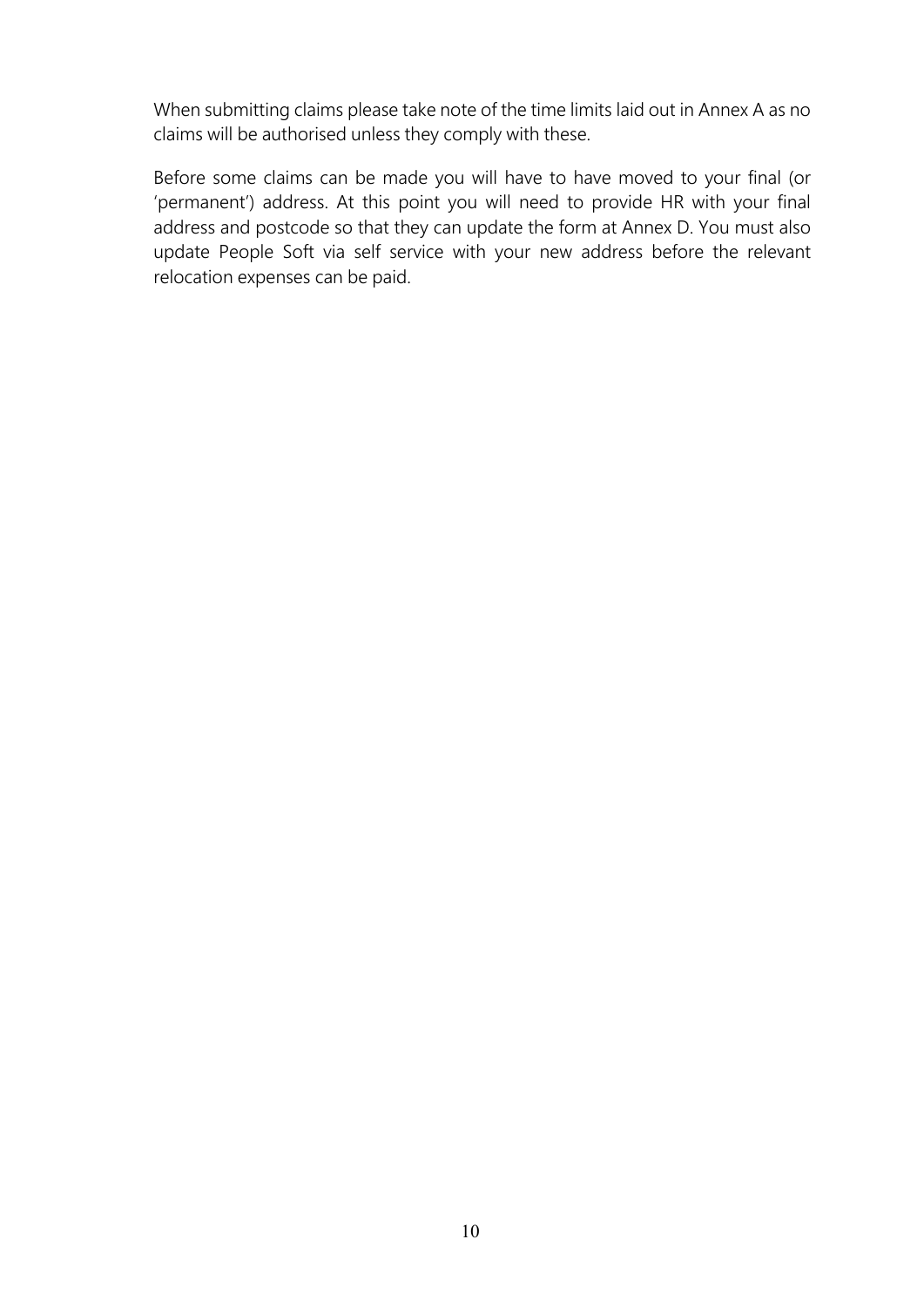| Length of Initial Appointment                      |                           |                                       |                     |
|----------------------------------------------------|---------------------------|---------------------------------------|---------------------|
|                                                    | 1 year up to 2<br>years   | over 2 years but less<br>than 3 years | 3 years and<br>over |
| Removal of Personal Effects<br>(Section 7)         | $\checkmark$              |                                       |                     |
| Property Sale/ Purchase<br>(Section 8)             | $\boldsymbol{\mathsf{x}}$ | $\boldsymbol{\mathsf{x}}$             | ✓                   |
| <b>Relocation from Abroad</b><br>(Section 9)       | ×                         | $\mathcal{N}^1$                       |                     |
| Salary Advance<br>(Section 4)                      |                           | ✓                                     |                     |
| Temporary Accommodation<br>(Section 10)            |                           |                                       |                     |
| <b>Temporary Travel Assistance</b><br>(Section 11) |                           |                                       |                     |

## <span id="page-10-0"></span>13. ANNEX A – SUMMARY OF ASSISTANCE AVAILABLE

- $\checkmark$  = assistance available
- $\mathbf{v}^1$  = assistance only available if claimed during the first year of the appointment due to refund criteria (see section 7 and Annex B).
- $x =$  assistance not available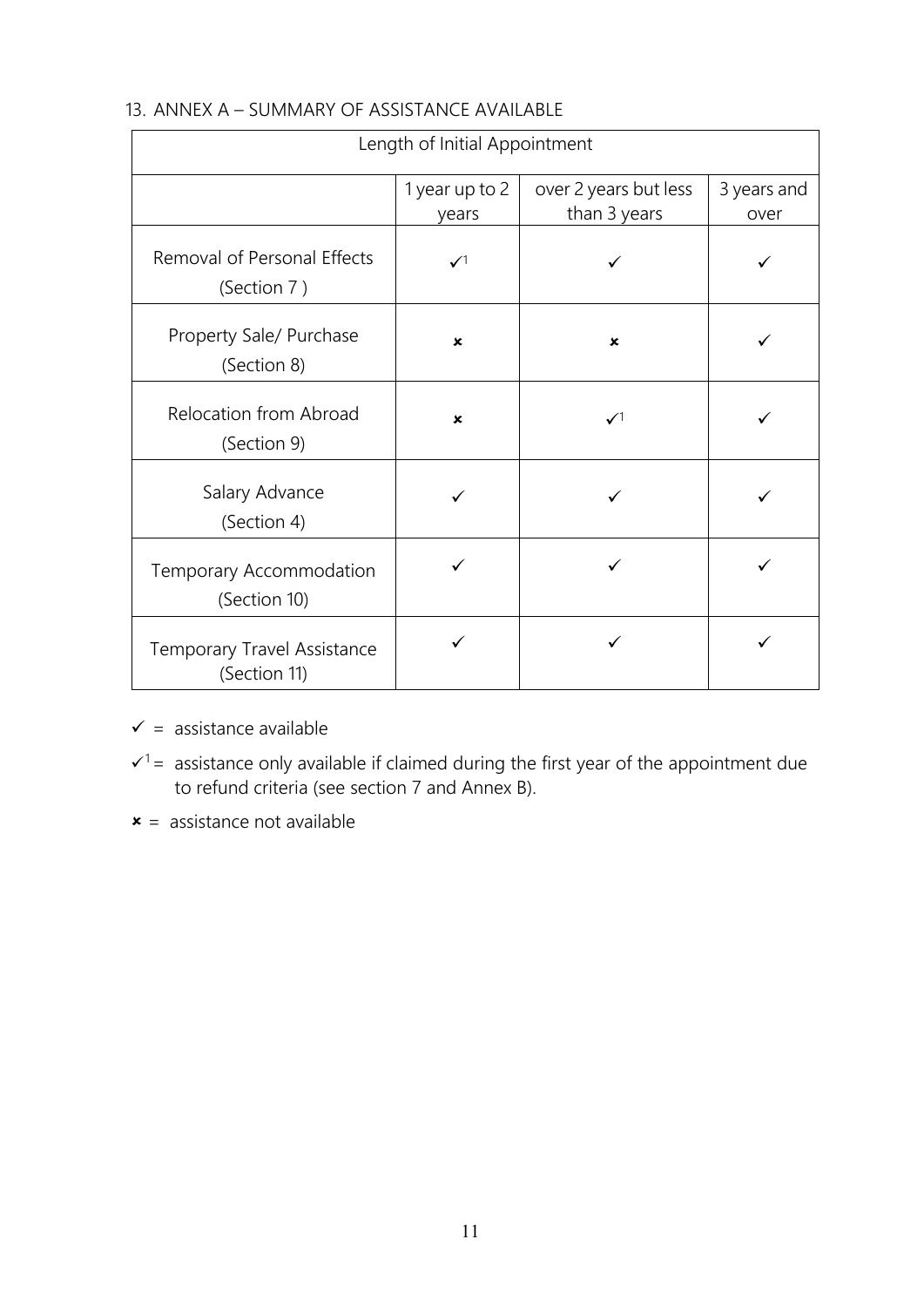| Time Limit for submitting claims                   |                                                                                                           |  |
|----------------------------------------------------|-----------------------------------------------------------------------------------------------------------|--|
| Temporary Accommodation<br>(Section 10)            | within 18 months of commencing<br>employment                                                              |  |
| <b>Temporary Travel</b><br>(Section 11)            | within 18 months of commencing<br>employment                                                              |  |
| Removal of Personal Effects<br>(Section 7)         | within 18 months of commencing<br>employment and no later than 13 months<br>before the end of appointment |  |
| Property Sale/ Purchase<br>(Section 8)             | within 18 months of commencing<br>employment and no later than 25 months<br>before the end of appointment |  |
| Relocation from Abroad <sup>6</sup><br>(Section 9) | within the first month of employment                                                                      |  |
| Salary Advance<br>(Section 4)                      | Within 18 months from date of appointment                                                                 |  |

*<sup>6</sup> This is a move from outside the UK.*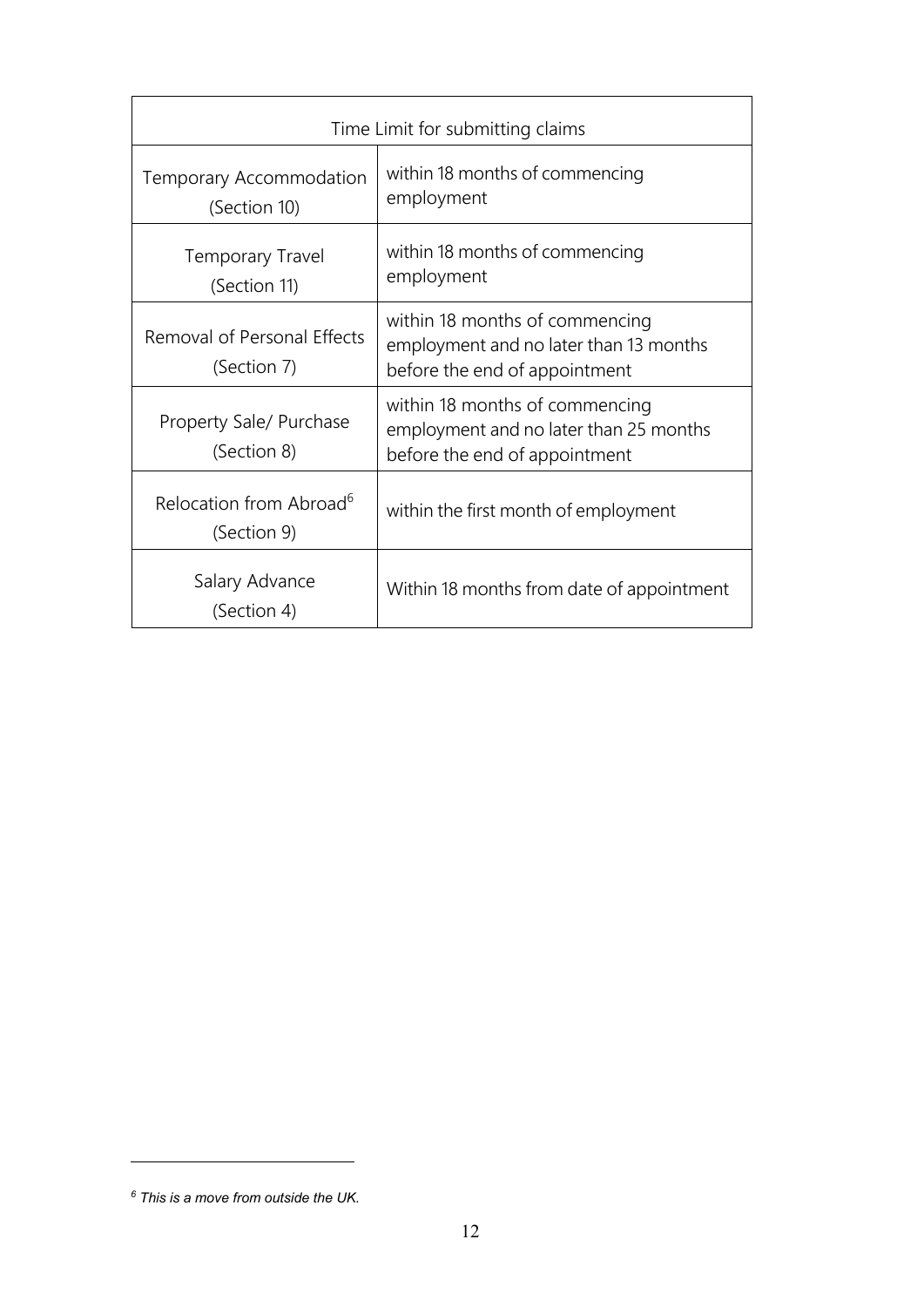## <span id="page-12-0"></span>14. ANNEX B – REPAYMENT OF RELOCATION ASSISTANCE UPON LEAVING THE UNIVERSITY

An employee who leaves the University's employment will be expected to make the following refund of any relocation assistance that she/he has received during the course of his/her employment with the University. This will be calculated depending on the type of relocation assistance in accordance with the tables below.

| Number of Months<br>Prior to the Date of  | Removal of Personal Effects (Section<br>7)  |  |  |  |
|-------------------------------------------|---------------------------------------------|--|--|--|
| Leaving in which<br>Relocation Assistance | Sale/Purchase<br>8)<br>Property<br>(Section |  |  |  |
| has been paid *                           | Relocation from Abroad (Section 9)          |  |  |  |
| $1 - 6$ months                            | Repayment of 100%                           |  |  |  |
| 7-12 months                               | Repayment of 75%                            |  |  |  |
| 13-18 months                              | Repayment of 60%                            |  |  |  |
| 19-24 months                              | Repayment of 45%                            |  |  |  |
| $25 - 36$ months                          | Repayment of 30%                            |  |  |  |
| 37 months or more                         | No repayment required                       |  |  |  |

\*This is calculated using the date of payment of the claim and not the employment start date (see example overleaf).

| Number of Months Temporary<br>from<br>remaining<br>leaving to contract<br>end or 36 month<br>point for permanent<br>staff | Accommodation (Section<br>10)<br>Temporary Travel Assistance (Section 11) |  |
|---------------------------------------------------------------------------------------------------------------------------|---------------------------------------------------------------------------|--|
|                                                                                                                           | 1 – 6 months   No repayment required                                      |  |
| 7 - 12 months   Repay 50%                                                                                                 |                                                                           |  |
| 13-24 months   Repay $75\%$                                                                                               |                                                                           |  |
| 25 months or more   Repay 100%                                                                                            |                                                                           |  |

## Example 1

If an employee on an 18 month contract claimed only accommodation allowance and then left after 8 months there would be: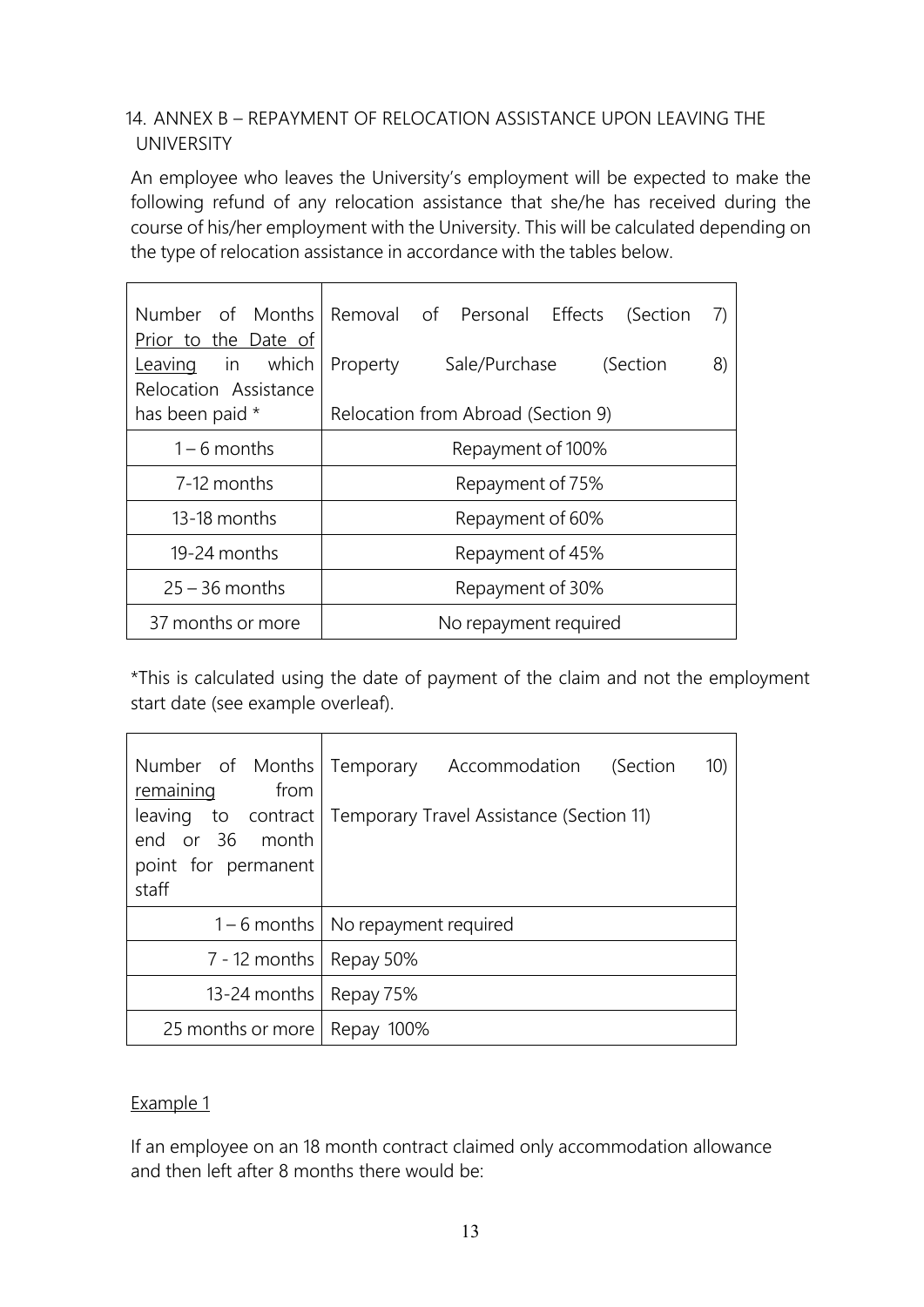$18 - 8 = 10$  months remaining

They would therefore have to pay back 50% of what they received

## Example 2

If a permanent employee claimed only temporary travel assistance and left after 18 months there would be:

 $36 - 18 = 18$  months remaining

They would therefore have to pay back 75% of what they received

## Example 3 - for a permanent employee on a gross annual salary of £43700.

| Date paid | Appointment date: 1 October 2020<br>Date of Leaving: 31 March 2021<br>Leaving 18 months before 3 year point<br><b>Detail</b> | <b>Amount</b><br><b>Claimed</b> | <b>No. Months</b><br>between claim<br>and leaving date | Repayable<br>on leaving? Repayable |                  |
|-----------|------------------------------------------------------------------------------------------------------------------------------|---------------------------------|--------------------------------------------------------|------------------------------------|------------------|
|           | 31-Oct-20 Flight to UK                                                                                                       | 400                             | 17                                                     | 60%                                | 240              |
|           | 30-Nov-20 Removal of Effects                                                                                                 | 900                             | 16                                                     | 60%                                | 540              |
|           | 01-May-21 Property Sale/Purchase                                                                                             | 4000                            | 11                                                     | 75%                                | 3000             |
|           | 30-May-21 Rental assistance                                                                                                  | 1040<br>6340                    | 18 months prior to<br>36 month point                   | 75%<br>Repayable:                  | 780<br>£4,560.00 |

In this example, of the £6,340 assistance received, £4,560 would be repayable.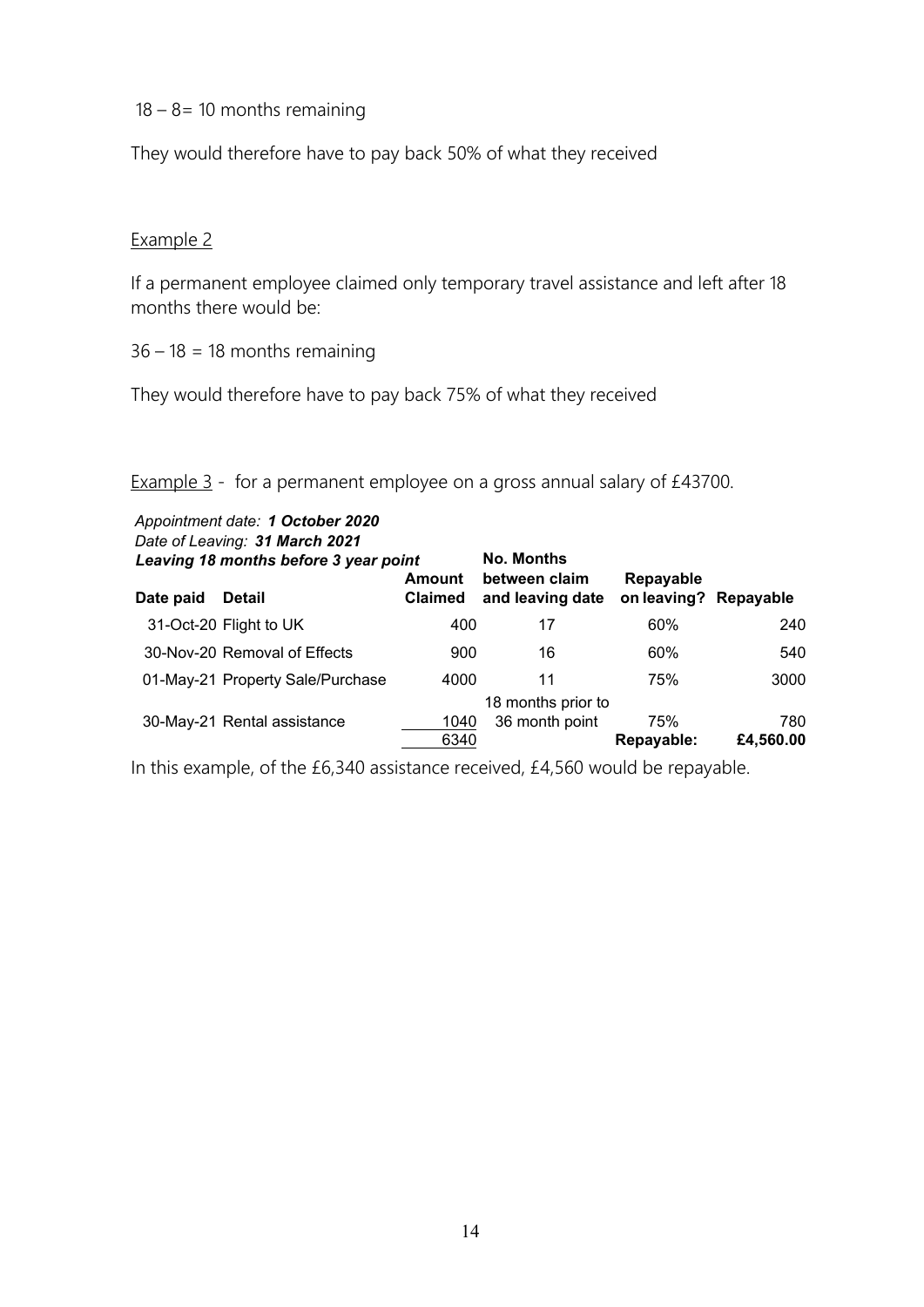## <span id="page-14-0"></span>15. ANNEX C – INCOME TAX AND NATIONAL INSURANCE CONTRIBUTIONS ON RELOCATION PACKAGES

The following gives an outline of Income Tax and National Insurance Contributions on relocation allowances. This excerpt is correct as at November 2011. Relocating members of staff should consult the HMRC [\(www.hmrc.gov.uk\)](http://www.hmrc.gov.uk/) for any changes to this.

a) Who can claim?

If your employer helps you move home because of your job, any payments you receive or any goods or services provided for you are treated as part of your earnings for tax and NICs purposes. However, the first £8,000 of any help you get from your employer is exempt from tax and NICs if certain conditions are met.

You can qualify for the exemption if:

- You have to move home to take up a new job with a new employer
- Your existing home is not within reasonable daily travelling distance of your new workplace
- The home you move to is within reasonable travelling distance of your new workplace
- Your employer reimburses your expenses

You do not have to dispose of your existing home but the home you move to must become your main residence. If for example you stay in your new home only during the week, returning to your existing family home most weekends and your family do not intend to move permanently to your new home, then your old home will remain your main residence and you would not be entitled to relocation exemption.

But, if you buy a new home, move into it with your family and rent out your old home, your new home will probably become your main residence. If it does, you will qualify for the exemption.

b) What is included in the exemption?

Most expenses connected with buying and selling a home, moving possessions and making preliminary visits to the new location qualify for the exemption. For tax, the exemption is limited to the first £8,000.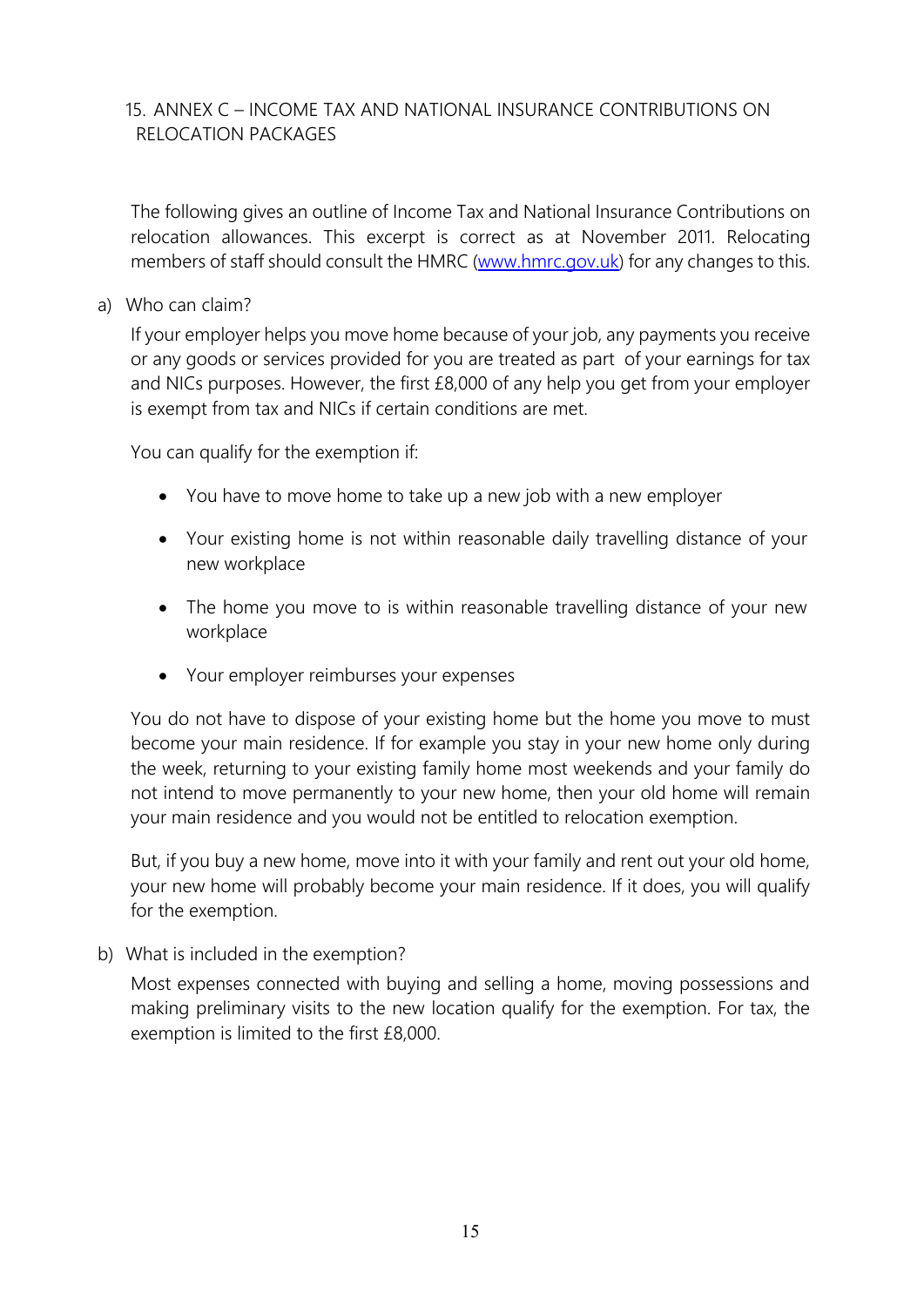c) Is there any time limit?

There is no time limit for NICs. But, to get tax relief your expenses must be incurred before the end of the tax year following the one in which you start your new job (a tax year runs from 6 April one year to 5 April the next).

So if you start your new job

- On 18<sup>th</sup> March 2020, you have until 5 April 2021 to use your exemption
- On 2 September 2020, you have until 5 April 2021 to use your exemption

If you cannot use all your exemption before the end of your time limit, you should consider contacting your Tax Office about an extension. You may be able to extend the time limit if, for example, you have to delay moving to allow a child to complete school exams, or because you cannot sell your old home within the time limit.

d) Which expenses and benefits may qualify for exemption?

All the benefits offered under the University Relocation Policy will qualify for exemption. For example:

- Costs of disposing of your existing home:
- Legal fees and services
- Estate agent's fees and services
- Costs of acquiring a new home:
	- o Legal fees and services
	- o Loan arrangement costs
	- o Structural surveys and valuations
	- o Stamp duty and land registry fees
- Costs of moving household furniture and effects including packing and unpacking and insurance specifically taken out to cover goods in transit.
- Travel and subsistence costs for:
	- o Your travel and accommodation, if you have to commute temporarily to your new place of work
	- o Temporary accommodation provided for you at your new location before you can occupy your new home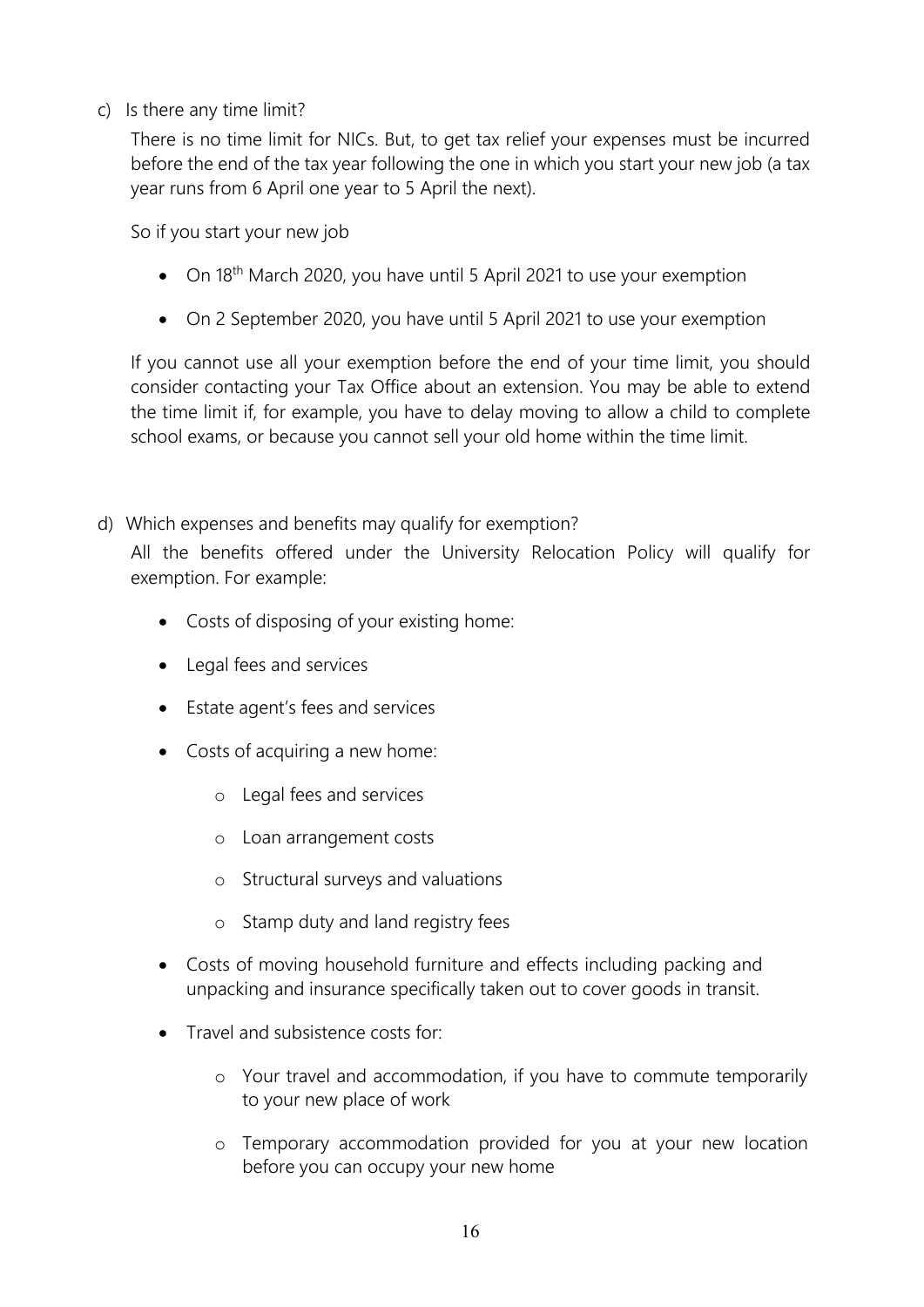- o Travel between your old home and the temporary accommodation
- e) Do I need to tell my tax office about the help I get?

The University will tell HMRC about any financial help you are given. The tax office will review your tax liability and, if necessary, will adjust your PAYE code as a result.

The University will let you have the same information that it provides to the tax office, by 6 July following the end of the tax year (via form p11d).

f) What if I move to the UK?

The same rules apply to any help you get to your employer if you are coming to work in the UK from abroad. You are entitled to the £8,000 exemption in the usual way.

If you are not domiciled in the UK (ie your permanent residence is abroad) and you came to work here after living abroad, in addition to the £8,000 relocation exemption, you are entitled to a further tax relief.

You are entitled to a tax deduction for all your travel costs between the UK and your home abroad which are paid for by your employer, providing certain conditions are met.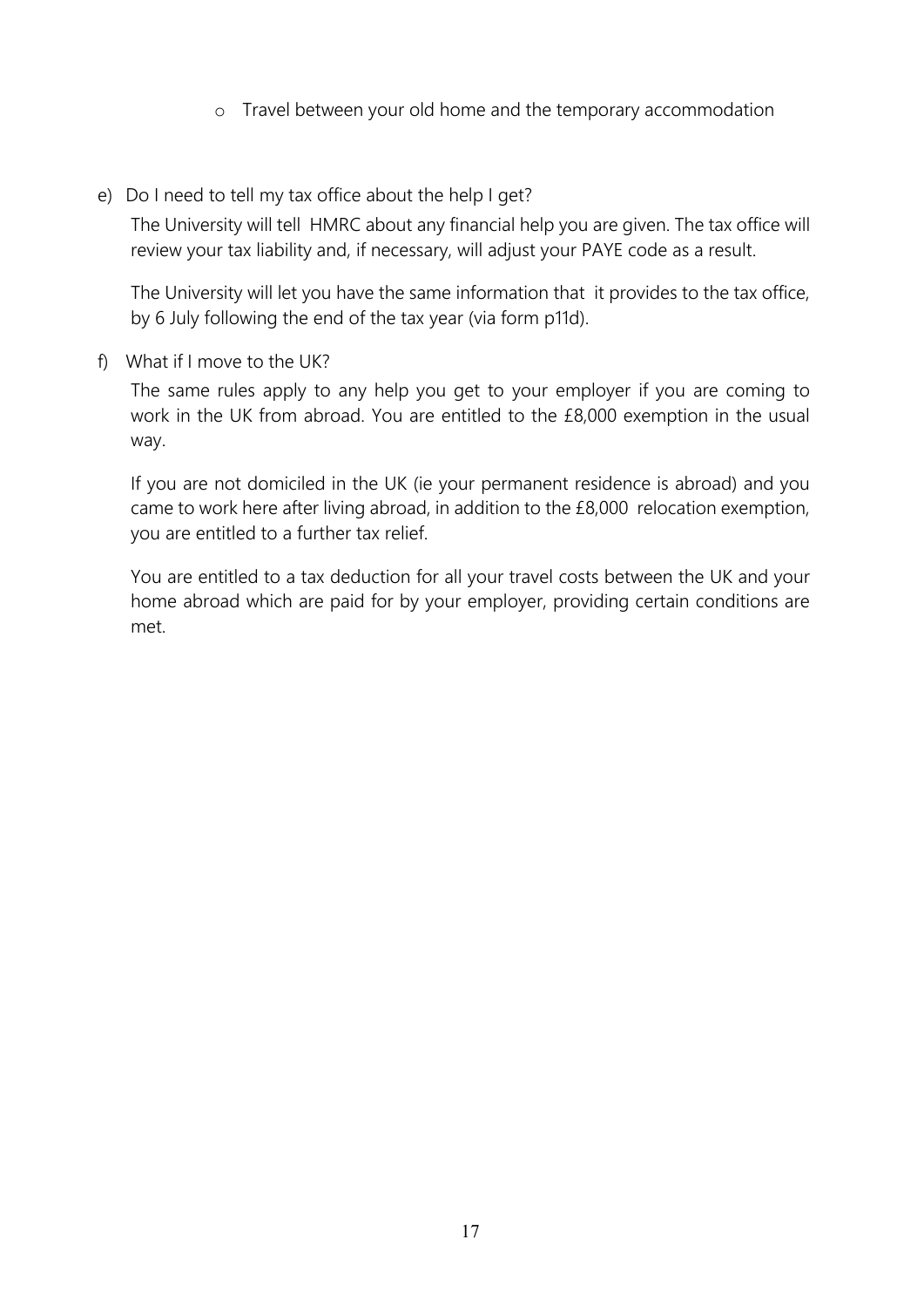## <span id="page-17-0"></span>16. ANNEX D - APPLICATION FOR RELOCATION ASSISTANCE

| Name                                                                                                                                                                                                                                                                                                                                                                                                                                                                                                                                                                                                                                                                                                                                                                                 | Faculty/Dept ______________                                                                                                |  |  |
|--------------------------------------------------------------------------------------------------------------------------------------------------------------------------------------------------------------------------------------------------------------------------------------------------------------------------------------------------------------------------------------------------------------------------------------------------------------------------------------------------------------------------------------------------------------------------------------------------------------------------------------------------------------------------------------------------------------------------------------------------------------------------------------|----------------------------------------------------------------------------------------------------------------------------|--|--|
| Employment Start Date __________                                                                                                                                                                                                                                                                                                                                                                                                                                                                                                                                                                                                                                                                                                                                                     | Expected Employment End Date _________                                                                                     |  |  |
| Gross Salary __________________                                                                                                                                                                                                                                                                                                                                                                                                                                                                                                                                                                                                                                                                                                                                                      | Amount claimable under policy:<br>Within UK: up to a maximum of<br>£8,000*<br>Outside UK: up to a<br>maximum £15,000*<br>£ |  |  |
| HOME ADDRESS PRIOR TO CONTRACT START<br>(including postcode/Country)                                                                                                                                                                                                                                                                                                                                                                                                                                                                                                                                                                                                                                                                                                                 | FINAL ADDRESS MOVED TO for which relocation<br>claimed (including postcode)                                                |  |  |
| Date moved to this address _____________                                                                                                                                                                                                                                                                                                                                                                                                                                                                                                                                                                                                                                                                                                                                             |                                                                                                                            |  |  |
| If TEMPORARY ACCOMMODATION ASSISTANCE is to be claimed give address (including postcode) <sup>7</sup>                                                                                                                                                                                                                                                                                                                                                                                                                                                                                                                                                                                                                                                                                |                                                                                                                            |  |  |
| REQUEST FOR SALARY ADVANCE                                                                                                                                                                                                                                                                                                                                                                                                                                                                                                                                                                                                                                                                                                                                                           |                                                                                                                            |  |  |
| Total advance requested<br>$f$ (max = 10% annual salary)                                                                                                                                                                                                                                                                                                                                                                                                                                                                                                                                                                                                                                                                                                                             |                                                                                                                            |  |  |
| Number of months over which to be paid back________(max period is 18 months)                                                                                                                                                                                                                                                                                                                                                                                                                                                                                                                                                                                                                                                                                                         |                                                                                                                            |  |  |
| CONDITIONS OF ACCEPTANCE<br>I confirm that this application meets all of the requirements of the University Relocation Procedures.<br>I confirm that, if I leave the University's employment, I will refund the University in accordance with the terms set out in<br>section 6, 10, 11 and Annex B of the Relocation Assistance Scheme. I agree that any sum outstanding is immediately<br>repayable in full and may be deducted from my final salary payment. If there is insufficient to cover the sum outstanding I<br>understand that payment of the difference must be made by alternative means prior to the last day of employment. Failure<br>to do so will result in a debt due to the University. Should the University need to recover such a debt it may use the member |                                                                                                                            |  |  |
| of staff's employment and payroll records which are normally used for credit control purposes.                                                                                                                                                                                                                                                                                                                                                                                                                                                                                                                                                                                                                                                                                       |                                                                                                                            |  |  |
| Employee Signature                                                                                                                                                                                                                                                                                                                                                                                                                                                                                                                                                                                                                                                                                                                                                                   | Date                                                                                                                       |  |  |
| HR DEPARTMENT USE ONLY                                                                                                                                                                                                                                                                                                                                                                                                                                                                                                                                                                                                                                                                                                                                                               | Within UK: up to a maximum of $£8,000*$<br>Outside UK: up to a maximum £15,000*                                            |  |  |

<sup>7</sup> This can only be claimed when the relocation into the final, or 'permanent' address can be demonstrated,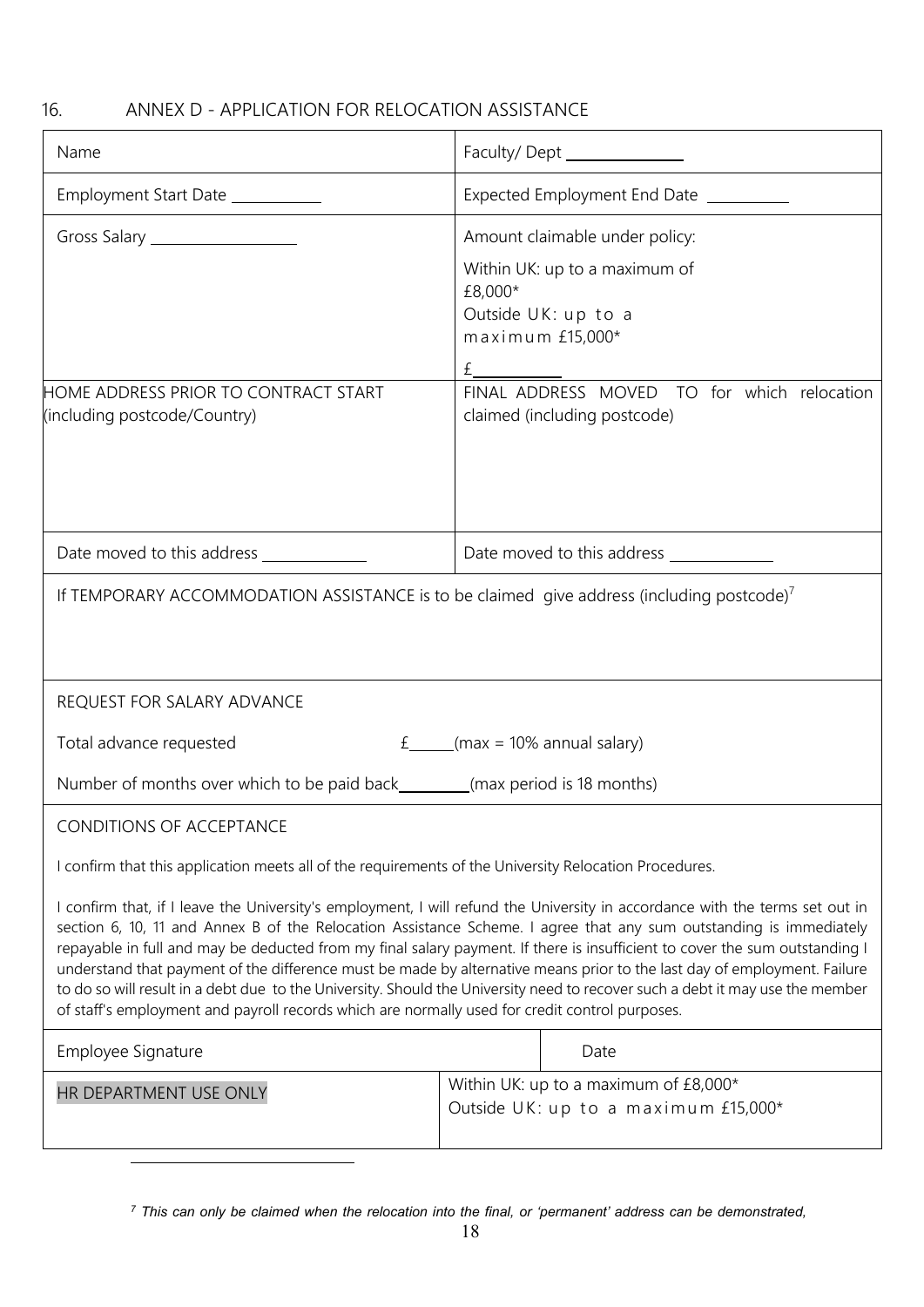*and therefore this should be a different address/postcode to the one given under 'Final Address Moved to'.*

| Correct addresses provided<br>Yes/No          | Flag added on people soft<br>Yes/No     |  |
|-----------------------------------------------|-----------------------------------------|--|
| Further evidence requested (date)             | Date Set up on Agresso                  |  |
| Yes/No<br>Employee meets eligibility criteria | Copy to payroll & A/C Payable<br>Yes/No |  |
| <b>HR Signature</b>                           | Date                                    |  |

\**No cap on the allowance for Researchers, where this is charged directly back to cost centres. This is at the discretion of the hiring manager.*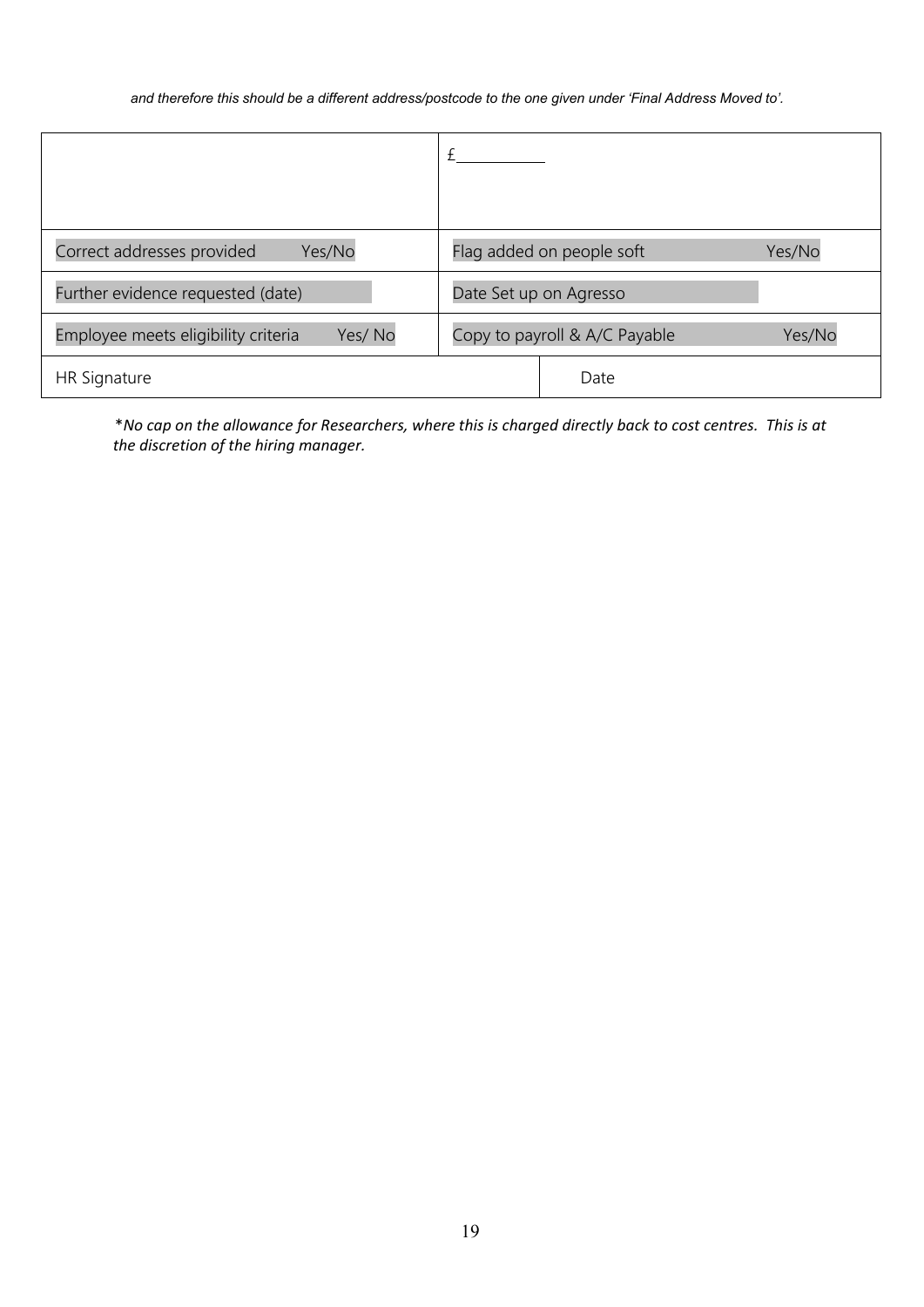## <span id="page-19-0"></span>17. ANNEX E – WEB EXPENSES QUICK GUIDE (REVISED MAR 11)

The following guide describes how to enter relocation expenses onto Agresso. This guide can also be found on the intranet.

NB when filling in expenses, relocation will be entered as a Travel Expense. The following shows what should be entered in each of the boxes highlighted on the quick guide below.

- 1 Travel type = Relocation
- 2 Enter meaningful reference. Will appear on remittance.
- 3 as for 2 or other meaningful description. Will appear on remittance.
- 4 Any information pertinent to this claim
- 5 & 6 Purpose and project do not apply. Leave blank if visible.
- 7 Select ONLY one of the following Expense Types in the drop down list:
	- Relocation Building Survey Fees
	- Relocation Estate Agents Fees
	- Relocation Legal Fees incl Land Registry
	- Relocation Mortgage Arrangement Fees
	- Relocation Mortgage Valuation Fees
	- Relocation Removals Overseas inc Insurance
	- Relocation Removals UK inc Insurance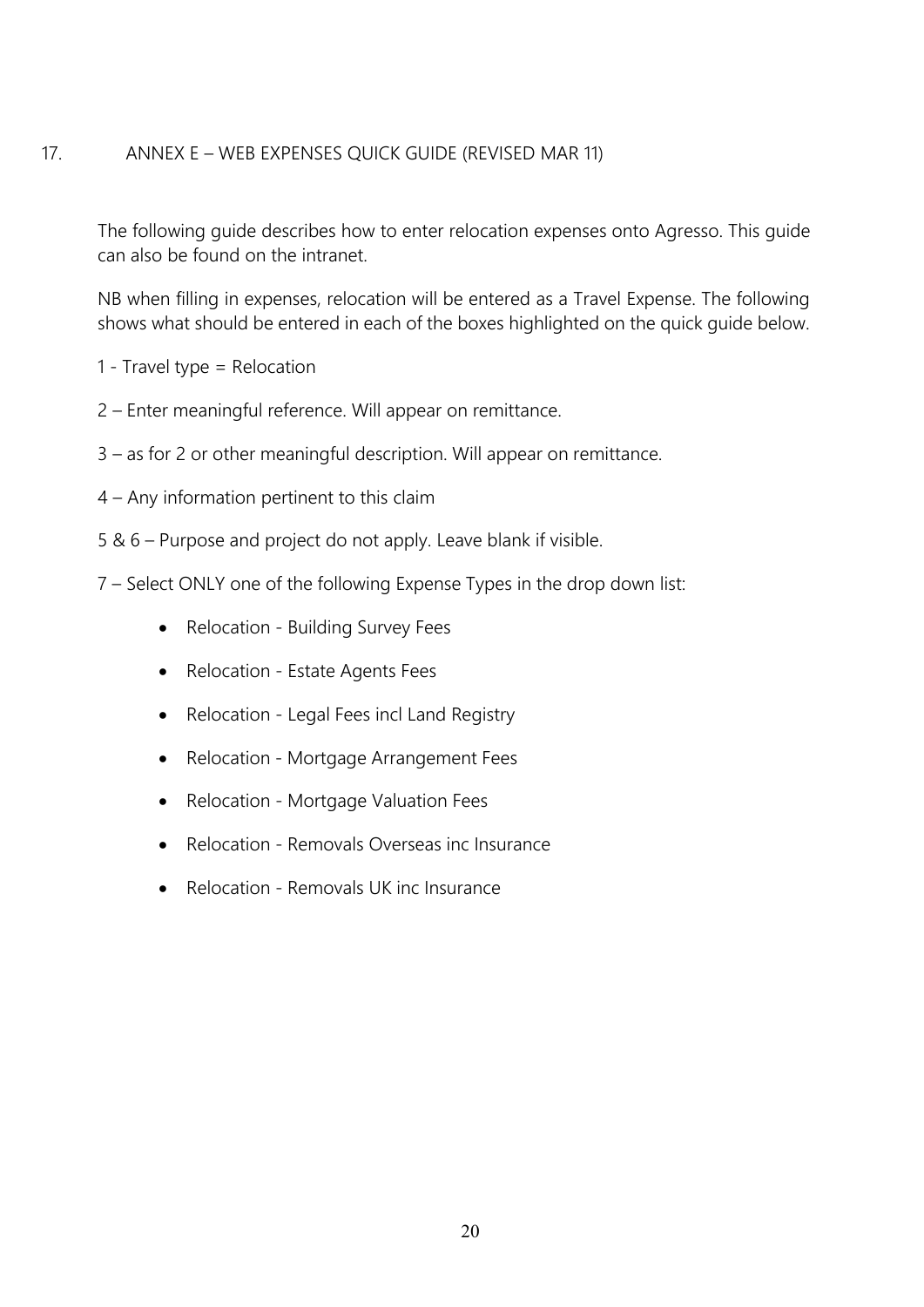- Relocation Stamp Duty
- Relocation Accommodation Allowance
- Relocation Travel Allowance UK
- Relocation Travel Allowance Overseas

8 - Enter date and detail description of the expense being claimed eg The Company name on the invoice.

- 9 Amount of Claim
- 10 & 11 Purpose and project do not apply. Leave blank if visible.

| WEB EXPENSES QUICK GUIDE Overview:                                                                                                                                                                                                                                                                                                                                                                                                                                                                                                                                    |                                                |  |  |
|-----------------------------------------------------------------------------------------------------------------------------------------------------------------------------------------------------------------------------------------------------------------------------------------------------------------------------------------------------------------------------------------------------------------------------------------------------------------------------------------------------------------------------------------------------------------------|------------------------------------------------|--|--|
| The Agresso web system enables you to enter full details of your claim for relocation expenses online. Once completed, send a<br>printout of your claim, with receipts attached, to your local HR team to approve them online. They then forward to Accounts<br>Payable who make payment directly into your bank account on the next available payment run.<br>To access the Agresso web home page, open Internet Explorer and enter the following web address:<br>http://agresso.surrey.ac.uk/agresso<br>Add this to your internet <i>favourites</i> for future use. |                                                |  |  |
| From the Agresso Home page, click on the Self Service tab, select Time & Expenses and then Travel Expense Entry.                                                                                                                                                                                                                                                                                                                                                                                                                                                      |                                                |  |  |
| <b>Completing the claim header:</b>                                                                                                                                                                                                                                                                                                                                                                                                                                                                                                                                   |                                                |  |  |
|                                                                                                                                                                                                                                                                                                                                                                                                                                                                                                                                                                       |                                                |  |  |
| <b>A Home Business Services Self Service Information Services Office Services Administration</b>                                                                                                                                                                                                                                                                                                                                                                                                                                                                      |                                                |  |  |
| Time & Expenses Masence Competence Courses Personal<br><b>Travel expense entry</b>                                                                                                                                                                                                                                                                                                                                                                                                                                                                                    | My shortcu<br>New E Open E Template Q Advanced |  |  |
|                                                                                                                                                                                                                                                                                                                                                                                                                                                                                                                                                                       |                                                |  |  |
|                                                                                                                                                                                                                                                                                                                                                                                                                                                                                                                                                                       |                                                |  |  |
| Traveltype/Expensetype<br>Description<br>Date<br>Purpose                                                                                                                                                                                                                                                                                                                                                                                                                                                                                                              |                                                |  |  |
| 21/07/2008 Jul-08 Exps<br>Relocation Expenses<br>Relocation Expenses                                                                                                                                                                                                                                                                                                                                                                                                                                                                                                  |                                                |  |  |
| 1. Select 'Relocation Expenses' from the<br>3. Enter a short description for the expense - this will<br>2. Enter a short reference.<br>drop down list, <b>press</b> [TAB] and enter<br>appear in the General Ledger once the transaction isthe<br>for example Jul-08 Exps<br><b>date</b> of your claim (NB this defaults<br>posted. Now press [TAB]<br><b>Now press [TAB]</b><br>as today's date). Press [TAB]                                                                                                                                                        |                                                |  |  |
| Full details of the expense(s)<br>4. In the full details of the expense field, include any relevant additional<br>information, for example reference to the relocation allowance agreement.<br>Details of each receipt item will be entered below. NB Claims with insufficient<br>information may be rejected. Now press [TAB]                                                                                                                                                                                                                                        |                                                |  |  |
|                                                                                                                                                                                                                                                                                                                                                                                                                                                                                                                                                                       |                                                |  |  |
| 5. Click on the New                                                                                                                                                                                                                                                                                                                                                                                                                                                                                                                                                   |                                                |  |  |
| button to add expense<br><b>Description</b><br>No/Base<br><b>Expense type</b>                                                                                                                                                                                                                                                                                                                                                                                                                                                                                         | Amount                                         |  |  |
| lines to your claim.<br>Total<br><b>Pr</b> Delete<br>1 New                                                                                                                                                                                                                                                                                                                                                                                                                                                                                                            | 0.00                                           |  |  |

## **Completing the claim details:**